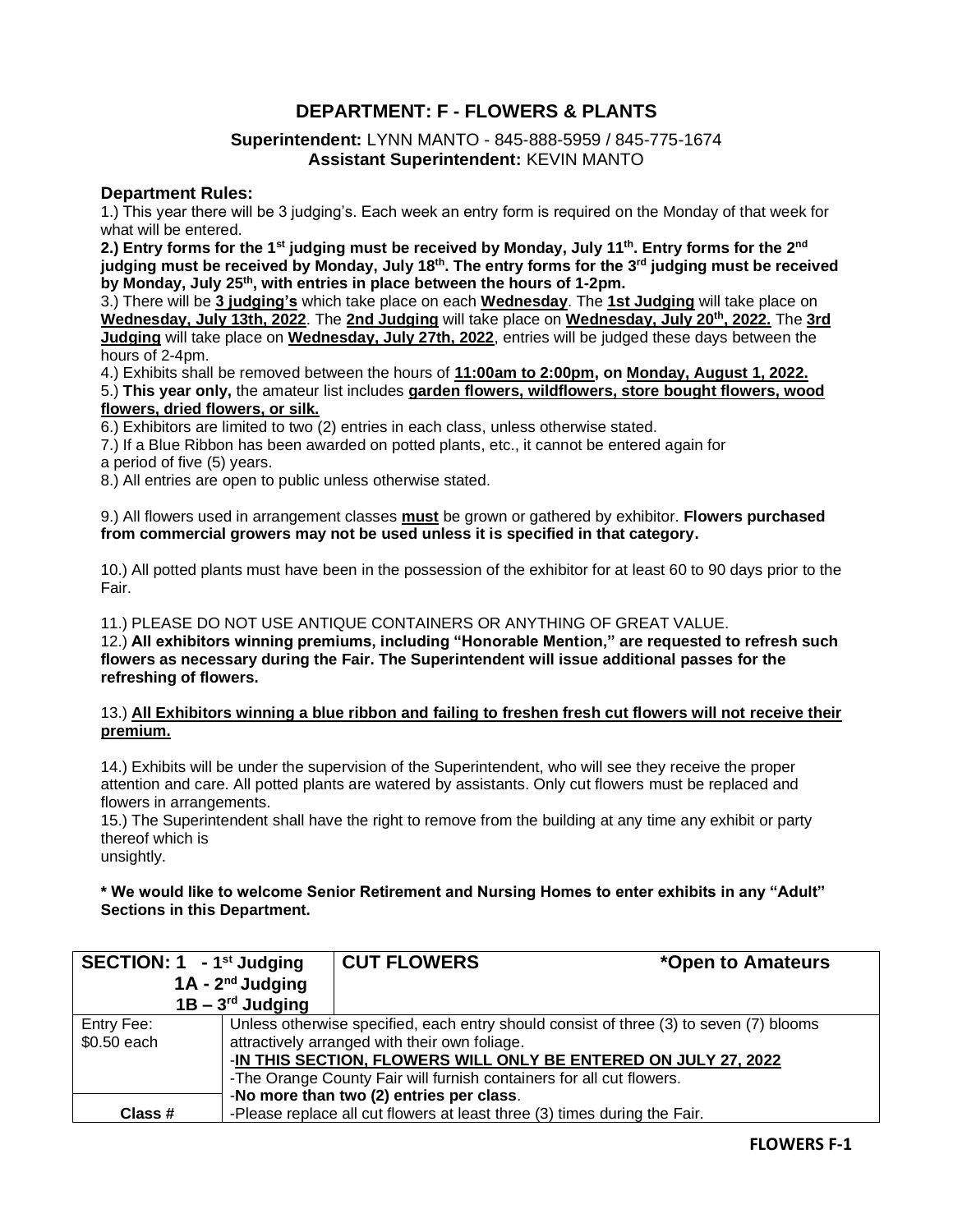|   |                      | 1st    | 2 <sub>nd</sub> | 3 <sup>rd</sup> | 4 <sup>th</sup> |
|---|----------------------|--------|-----------------|-----------------|-----------------|
|   | Cosmos               | \$5.00 | \$4.50          | \$4.00          | \$3.50          |
| 2 | Dahlia               | \$5.00 | \$4.50          | \$4.00          | \$3.50          |
| 3 | Daisy - Single       | \$5.00 | \$4.50          | \$4.00          | \$3.50          |
| 4 | Day Lily             | \$5.00 | \$4.50          | \$4.00          | \$3.50          |
| 5 | Gladiolus - Large    | \$5.00 | \$4.50          | \$4.00          | \$3.50          |
| 6 | Lilies - Any Other   | \$5.00 | \$4.50          | \$4.00          | \$3.50          |
|   | Marigold - Any other | \$5.00 | \$4.50          | \$4.00          | \$3.50          |
| 8 | Pansy                | \$5.00 | \$4.50          | \$4.00          | \$3.50          |
| 9 | Petunia              | \$5.00 | \$4.50          | \$4.00          | \$3.50          |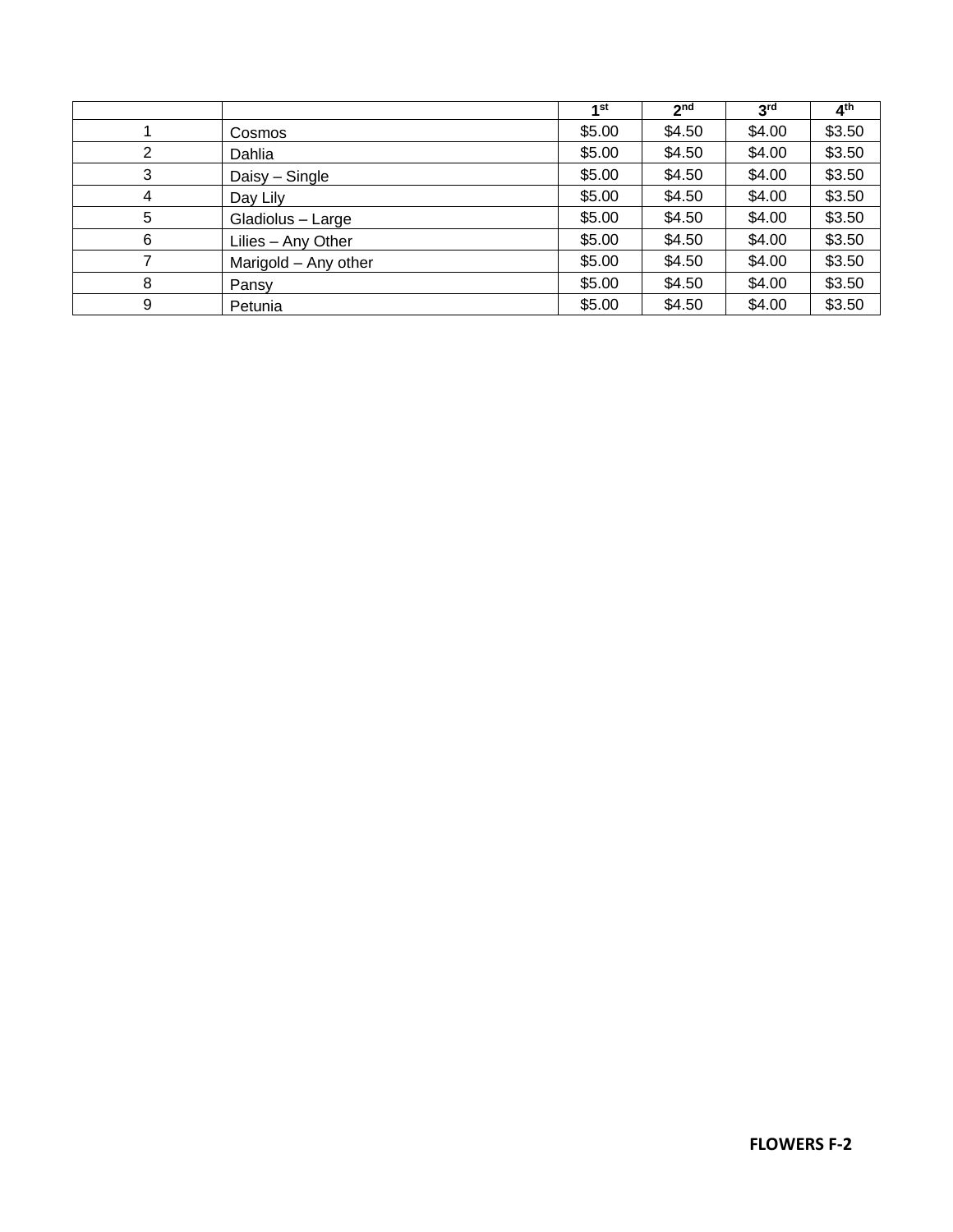|             | SECTION: 1 - 1 <sup>st</sup> Judging<br><b>CUT FLOWERS- Continued</b>   |                                                                                        |        |                 | *Open to Amateurs |                 |
|-------------|-------------------------------------------------------------------------|----------------------------------------------------------------------------------------|--------|-----------------|-------------------|-----------------|
|             | $1A - 2nd$ Judging                                                      |                                                                                        |        |                 |                   |                 |
|             | $1B - 3^{RD}$ Judging                                                   |                                                                                        |        |                 |                   |                 |
| Entry Fee:  |                                                                         | Unless otherwise specified, each entry should consist of three (3) to seven (7) blooms |        |                 |                   |                 |
| \$0.50 each |                                                                         | attractively arranged with their own foliage.                                          |        |                 |                   |                 |
|             |                                                                         | -The Orange County Fair will furnish containers for all cut flowers.                   |        |                 |                   |                 |
|             |                                                                         | -No more than two (2) entries per class.                                               |        |                 |                   |                 |
| Class #     | -Please replace all cut flowers at least two (2) times during the Fair. |                                                                                        |        |                 |                   |                 |
|             |                                                                         |                                                                                        | 1st    | 2 <sub>nd</sub> | 3 <sup>rd</sup>   | 4 <sup>th</sup> |
| 10          | Pinks - Dianthus                                                        |                                                                                        | \$5.00 | \$4.50          | \$4.00            | \$3.50          |
| 11          | Salvia – Red                                                            |                                                                                        | \$5.00 | \$4.50          | \$4.00            | \$3.50          |
| 12          | Snapdragon                                                              |                                                                                        | \$5.00 | \$4.50          | \$4.00            | \$3.50          |
| 13          |                                                                         | Spider Plant - Outdoor variety                                                         | \$5.00 | \$4.50          | \$4.00            | \$3.50          |
| 14          | <b>Strawflowers</b>                                                     |                                                                                        | \$5.00 | \$4.50          | \$4.00            | \$3.50          |
| 15          | <b>Sunflowers</b>                                                       |                                                                                        | \$5.00 | \$4.50          | \$4.00            | \$3.50          |
| 16          | <b>Sweet Peas</b>                                                       |                                                                                        | \$5.00 | \$4.50          | \$4.00            | \$3.50          |
| 17          | Zinnia                                                                  |                                                                                        | \$5.00 | \$4.50          | \$4.00            | \$3.50          |
| 18          | Annual - Any other                                                      |                                                                                        | \$5.00 | \$4.50          | \$4.00            | \$3.50          |
| 19          | Perennial - Any other                                                   |                                                                                        | \$5.00 | \$4.50          | \$4.00            | \$3.50          |

| <b>SECTION: 2</b> | <b>POTTED PLANTS</b>                                                                                                                                     | *Open to Amateurs                                                        |         |         |         |  |  |
|-------------------|----------------------------------------------------------------------------------------------------------------------------------------------------------|--------------------------------------------------------------------------|---------|---------|---------|--|--|
| Entry Fee:        | -Potted plants will be judged on clean foliage symmetry, general condition, and difficulty of                                                            |                                                                          |         |         |         |  |  |
| \$0.70 each       | growing. No more than two (2) entries per class. Any plant in hanging container will be<br>disqualified (Hanging Plants are to be entered in Section 6). |                                                                          |         |         |         |  |  |
| Class #           |                                                                                                                                                          | 2 <sub>nd</sub><br>3 <sup>rd</sup><br>4 <sup>th</sup><br>1 <sup>st</sup> |         |         |         |  |  |
| 20                | African Violets - Single Flowers                                                                                                                         | \$15.00                                                                  | \$14.00 | \$13.00 | \$10.00 |  |  |
| 21                | African Violets - Double Flowers                                                                                                                         | \$15.00                                                                  | \$14.00 | \$13.00 | \$10.00 |  |  |
| 22                | <b>Ruffled African Violets</b>                                                                                                                           | \$15.00                                                                  | \$14.00 | \$13.00 | \$10.00 |  |  |
| 23                | Bonsai                                                                                                                                                   | \$15.00                                                                  | \$14.00 | \$13.00 | \$10.00 |  |  |
| 24                | Begonias - Tuberous                                                                                                                                      | \$15.00                                                                  | \$14.00 | \$13.00 | \$10.00 |  |  |
| 25                | Begonias - Fibrous                                                                                                                                       | \$15.00                                                                  | \$14.00 | \$13.00 | \$10.00 |  |  |
| 26                | Begonias - Rex & Rhizomatous                                                                                                                             | \$15.00                                                                  | \$14.00 | \$13.00 | \$10.00 |  |  |
| 27                | Begonias - Any other                                                                                                                                     | \$15.00                                                                  | \$14.00 | \$13.00 | \$10.00 |  |  |
| 28                | Cactus - Large & Succulent                                                                                                                               | \$15.00                                                                  | \$14.00 | \$13.00 | \$10.00 |  |  |
| 29                | Cactus - Small & Succulent                                                                                                                               | \$15.00                                                                  | \$14.00 | \$13.00 | \$10.00 |  |  |
| 30                | Coleus - Ruffled.                                                                                                                                        | \$15.00                                                                  | \$14.00 | \$13.00 | \$10.00 |  |  |
| 31                | Coleus - Any other                                                                                                                                       | \$15.00                                                                  | \$14.00 | \$13.00 | \$10.00 |  |  |
| 32                | Fern                                                                                                                                                     | \$15.00                                                                  | \$14.00 | \$13.00 | \$10.00 |  |  |
| 33                | Foliage Plant - Named                                                                                                                                    | \$15.00                                                                  | \$14.00 | \$13.00 | \$10.00 |  |  |
| 34                | Geranium - Fancy Leaf                                                                                                                                    | \$15.00                                                                  | \$14.00 | \$13.00 | \$10.00 |  |  |
| 35                | Geranium - Scented.                                                                                                                                      | \$15.00                                                                  | \$14.00 | \$13.00 | \$10.00 |  |  |
| 36                | Geranium - Any other                                                                                                                                     | \$15.00                                                                  | \$14.00 | \$13.00 | \$10.00 |  |  |
| 37                | Gloxinias                                                                                                                                                | \$15.00                                                                  | \$14.00 | \$13.00 | \$10.00 |  |  |
| 38                | Philodendron                                                                                                                                             | \$15.00                                                                  | \$14.00 | \$13.00 | \$10.00 |  |  |
| 39                | Pathos                                                                                                                                                   | \$15.00                                                                  | \$14.00 | \$13.00 | \$10.00 |  |  |
| 40                | <b>Rubber Plant</b>                                                                                                                                      | \$15.00                                                                  | \$14.00 | \$13.00 | \$10.00 |  |  |
| 41                | New or Uncommon Plant - Name plant                                                                                                                       | \$15.00                                                                  | \$14.00 | \$13.00 | \$10.00 |  |  |

**FLOWERS F-3**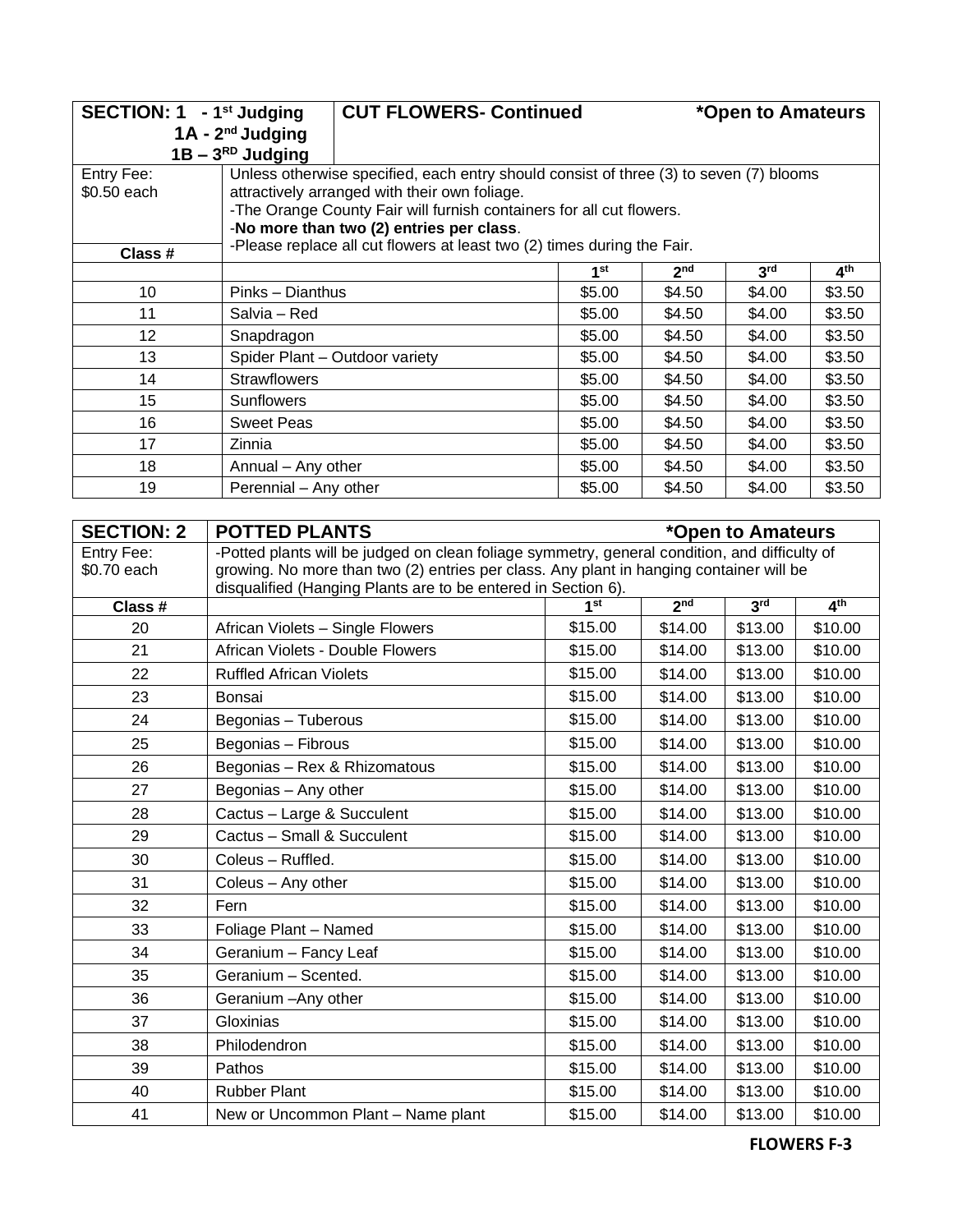| 42                        | Any other Potted Plant                                                                                                                                                                                                                                                                                                                     | \$15.00 | \$14.00         | \$13.00         | \$10.00 |  |  |  |
|---------------------------|--------------------------------------------------------------------------------------------------------------------------------------------------------------------------------------------------------------------------------------------------------------------------------------------------------------------------------------------|---------|-----------------|-----------------|---------|--|--|--|
| <b>SECTION: 3</b>         | <b>HERBS</b><br>"Flavors & Savors"                                                                                                                                                                                                                                                                                                         |         |                 |                 |         |  |  |  |
| Entry Fee:<br>\$0.65 each | - A growing potted herb, grown by exhibitor, accompanied by legibly written or typed cards,<br>giving correct name, brief suggestion for culture and use or any interesting information.<br>- Live plants should be planted in a 6" to 10" flowerpot.<br>- Judging will be based on shape and condition of the plant and its usable parts. |         |                 |                 |         |  |  |  |
| Class #                   |                                                                                                                                                                                                                                                                                                                                            | 1st     | 2 <sub>nd</sub> | 3 <sup>rd</sup> | ⊿th     |  |  |  |
| 43                        | Any other                                                                                                                                                                                                                                                                                                                                  | \$6.50  | \$6.00          | \$5.00          | \$4.00  |  |  |  |
| 44                        | Complete Herb Garden                                                                                                                                                                                                                                                                                                                       | \$6.50  | \$6.00          | \$5.00          | \$4.00  |  |  |  |

| <b>SECTION: 4</b>        | <b>DRIED FLOWERS</b>                                                                                                     |                 |                 |                                                                                                                 |                 |
|--------------------------|--------------------------------------------------------------------------------------------------------------------------|-----------------|-----------------|-----------------------------------------------------------------------------------------------------------------|-----------------|
| Entry Fee: \$0.65 each   |                                                                                                                          |                 |                 |                                                                                                                 |                 |
| Class #                  |                                                                                                                          | 1 <sup>st</sup> | 2 <sub>nd</sub> | 3 <sup>rd</sup>                                                                                                 | 4 <sup>th</sup> |
| 45                       | Mesh/Ribbon/Material Wreath. Exhibitor may use<br>mesh, ribbon or any other material.                                    | \$15.00         | \$14.00         | \$13.00                                                                                                         | \$10.00         |
| 46                       | Dried Flower Arrangements. Exhibitor may use<br>silk or wood flowers with dried material. No<br><b>Plastic Flowers.</b>  | \$15.00         | \$14.00         | \$13.00<br>\$14.00<br>\$13.00<br>\$14.00<br>\$13.00<br>2 <sub>nd</sub><br>3 <sup>rd</sup><br>\$13.00<br>\$14.00 |                 |
| 47                       | Pinecone Wreaths or other pinecones decorated.<br>Must use ALL-NATURAL MATERIALS. Grape<br>Vine and Straw Wreaths also.  | \$15.00         |                 |                                                                                                                 | \$10.00         |
| 48                       | Silk Flower Arrangements. Exhibitor may use<br>some dried material, such as baby's breath. No<br><b>Plastic Flowers.</b> | \$15.00         |                 |                                                                                                                 | \$10.00         |
| <b>SECTION: 5</b>        | <b>SPECIAL</b>                                                                                                           |                 |                 |                                                                                                                 |                 |
| <b>Entry Fee: \$1.00</b> | - Exhibits to be brought in on Wednesday, July 13, 2022, between the hours of 1:00pm to<br>2:00pm.                       |                 |                 |                                                                                                                 |                 |
| Class #                  |                                                                                                                          | 1 <sup>st</sup> |                 |                                                                                                                 | 4 <sup>th</sup> |
| 49                       | Window or Porch Box                                                                                                      | \$15.00         |                 |                                                                                                                 | \$10.00         |
| 50                       | Terrarium - Cactus Plants                                                                                                | \$15.00         | \$14.00         | \$13.00                                                                                                         | \$10.00         |
| 51                       | <b>Fairy Terrarium</b>                                                                                                   | \$15,00         | \$14.00         | \$13,00                                                                                                         | \$10,00         |

| <b>OFOTION</b> A | A BULLE FL AMER A BRANAFMENTA |         |         |         |         |
|------------------|-------------------------------|---------|---------|---------|---------|
|                  |                               |         |         |         |         |
| 54               | <b>Fairy Garden</b>           | \$15.00 | \$14.00 | \$13.00 | \$10.00 |
| 53               | Dish Garden - Green Plants    | \$15.00 | \$14.00 | \$13.00 | \$10.00 |
| 52               | Dish Garden - Cactus Plants   | \$15.00 | \$14.00 | \$13.00 | \$10.00 |
| 51               | <b>Fairy Terrarium</b>        | \$15.00 | \$14.00 | \$13.00 | \$10.00 |

|                   | <b>SECTION: 6</b><br><b>ADULT FLOWER ARRANGEMENTS</b>                                                                                            |                 |                 |                 |                 |  |  |
|-------------------|--------------------------------------------------------------------------------------------------------------------------------------------------|-----------------|-----------------|-----------------|-----------------|--|--|
| Entry Fee:        | - Open to individuals. Store bought flowers will be permitted.                                                                                   |                 |                 |                 |                 |  |  |
| \$1.00 each       | - Must be grown by exhibitor.                                                                                                                    |                 |                 |                 |                 |  |  |
|                   | - Replace cut flowers at least 3 times during the Fair.                                                                                          |                 |                 |                 |                 |  |  |
| Class #           |                                                                                                                                                  | 1 <sup>st</sup> | 2 <sub>nd</sub> | 3 <sup>rd</sup> | 4 <sup>th</sup> |  |  |
| 55                | "THINK OUTSIDE THE BOX" - An arrangement using<br>your favorite flowers to highlight a unique container in a<br>creative way.                    | \$25.00         | \$20.00         | \$15.00         | \$10.00         |  |  |
| 56                | "THE GREAT OUTDOORS" - An arrangement of<br>wildflowers and grass collected by the exhibitor.<br>Accessories permitted.                          | \$25.00         | \$20.00         | \$15.00         | \$10.00         |  |  |
| 57                | "WHIMSICAL GARDEN BOUQET" - Using materials<br>you've gathered from outside, create an arrangement that<br>brings a whimsical and mystical feel. | \$25.00         | \$20.00         | \$15.00         | \$10.00         |  |  |
| <b>SECTION: 6</b> | <b>ADULT FLOWER ARRANGEMENTS- CONTINUED</b>                                                                                                      |                 |                 |                 |                 |  |  |